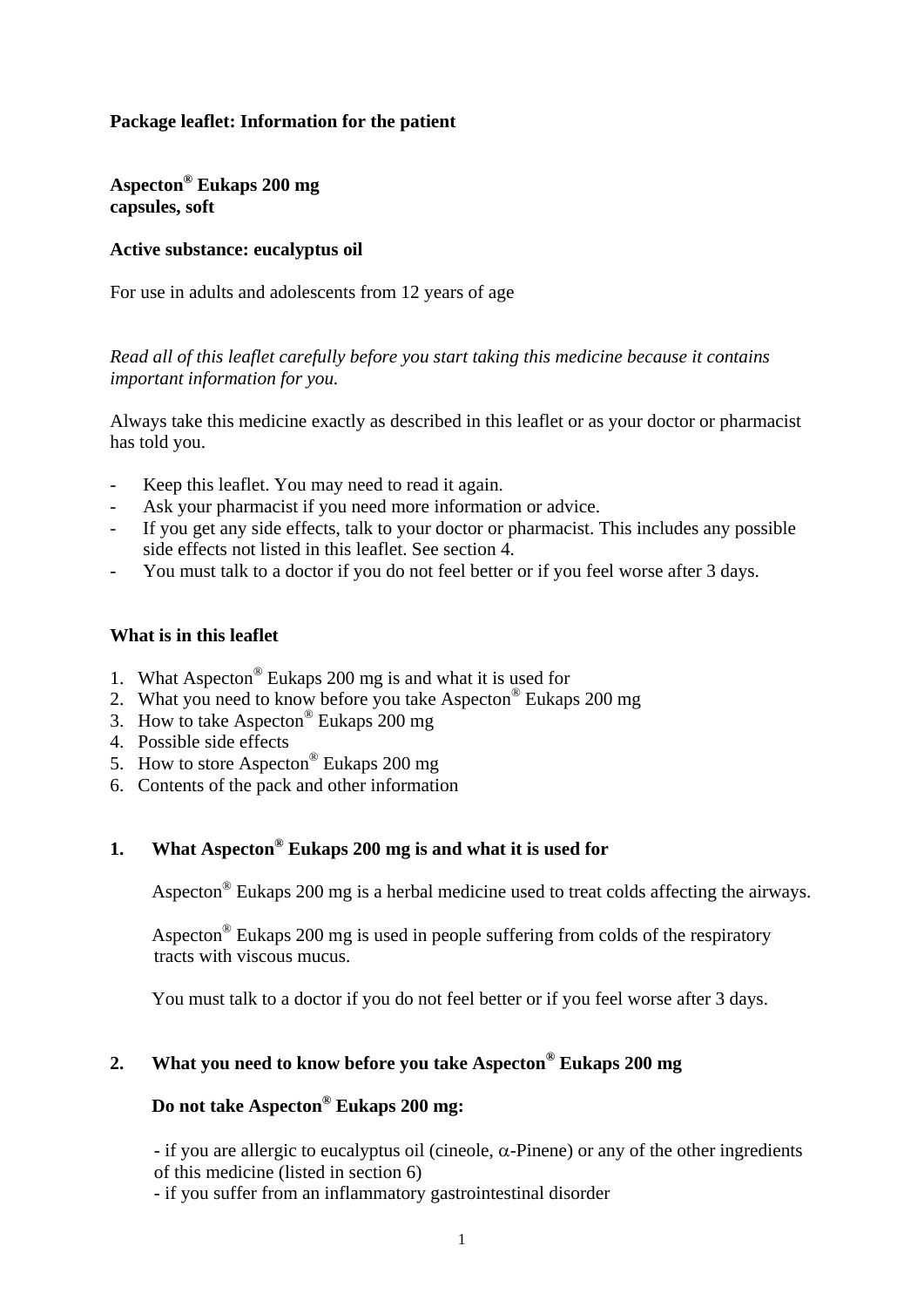- if you suffer from an inflammatory biliary tract disorder

- if you suffer from a severe liver disease

- if you suffer from asthma, pertussis, pseudocroup or other respiratory diseases with a marked hypersensitivity of the respiratory tract

Babies and infants under 2 years of age must not take Aspecton® Eukaps 200 mg.

#### **Warnings and precautions**

Talk to your doctor or pharmacist before taking Aspecton<sup>®</sup> Eukaps 200 mg.

 Seek medical advice if your symptoms last more than three days or worsen or you experience shortness of breath, fever, purulent or bloody sputum.

#### **Children**

 Studies in children aged 2 to 12 years are not available. Therefore, you should not apply Aspecton® Eukaps 200 mg in children of this age group.

 Reports do exist on individual cases of apnoea in case of laryngismus with babies and infants after inhalation of eucalyptus oil (see section 2. .Do not take Aspecton<sup>®</sup> Eukaps 200 mg").

#### **Other medicines and Aspecton® Eukaps 200 mg**

 Tell your doctor or pharmacist if you are taking/using, have recently taken/used or might take/use any other medicines.

 Medicines taken at the same may affect the effect of one another. Eucalyptus oil and its primary component cineole stimulate the enzyme system in the liver that breaks down foreign substances. Therefore, it cannot be ruled out that it might weaken and/or shorten the effect of other medicines. Cineole, which is the primary component of eucalyptus oil, is known to have such an effect on antiepileptic medications as well as soporifics and painkillers (barbiturates, pyrazolones).

 Studies on Aspecton® Eukaps 200 mg regarding possible interactions are not available to date. Therefore therapy controls are carried out when co-administered with other drugs.

#### **Pregnancy and breast-feeding**

 If you are pregnant or breast-feeding, think you may be pregnant or are planning to have a baby, ask your doctor or pharmacist for advice before taking this medicine.

 The safety and efficacy of this product has not been evaluated sufficiently during pregnancy and lactation period. Therefore, Aspecton® Eukaps 200 mg should not be ingested during pregnancy and lactation period.

Eucalyptus oil / cineole passes into breast milk.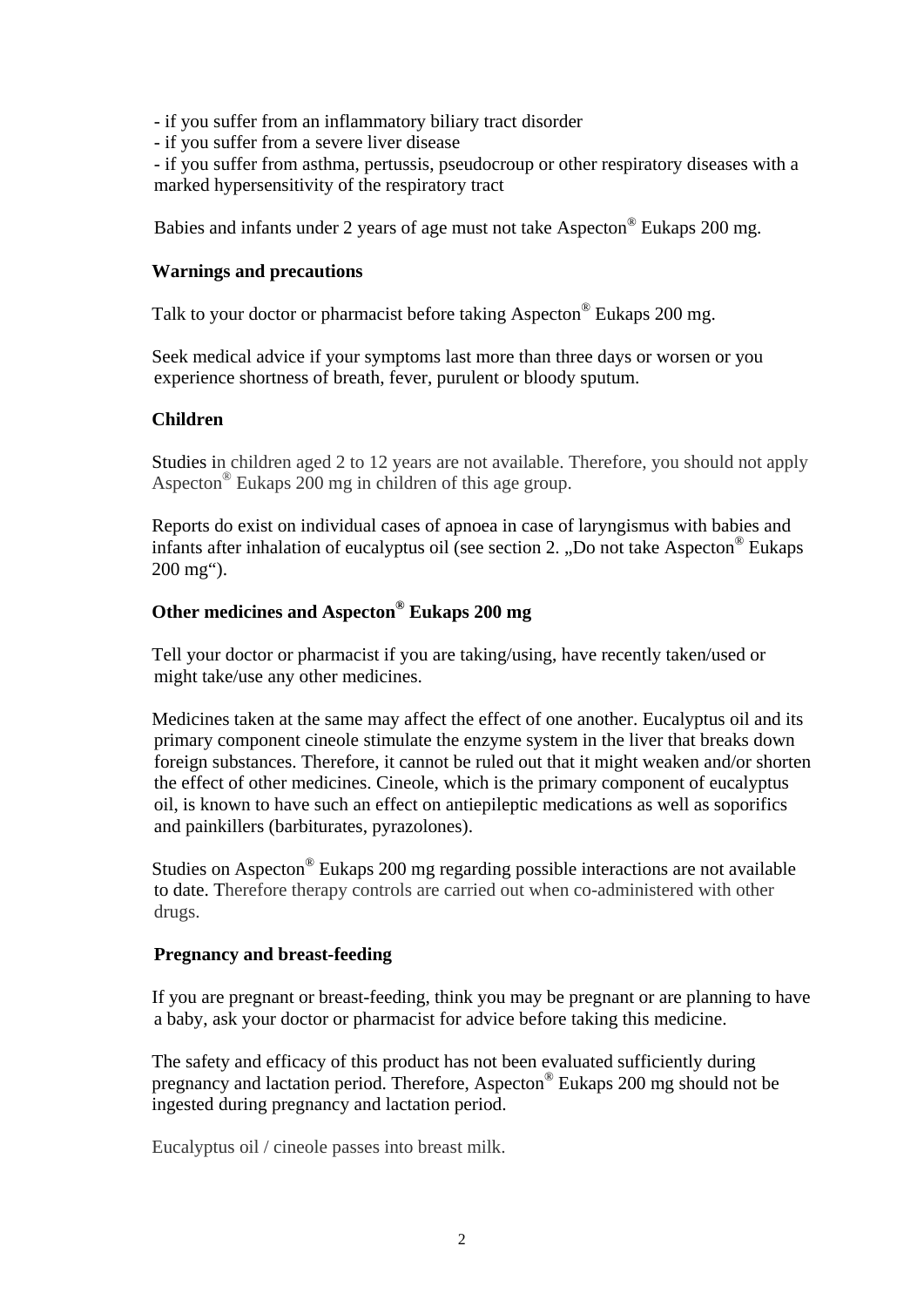### **Driving and using machines**

No special precautions are necessary.

## **3. How to take Aspecton® Eukaps 200 mg**

 Always take this medicine exactly as described in this leaflet or as your doctor or pharmacist has told you. Check with your doctor or pharmacist if you are not sure.

#### **The recommended dose is:**

| Age                         | Single dose                 | Daily dose                   |
|-----------------------------|-----------------------------|------------------------------|
| Adults and adolescents from | 1 soft capsule (equivalent) | 2 to 3 soft capsules         |
| 12 years of age             | to 200 mg eucalyptus oil)   | (equivalent to $400 - 600$ ) |
|                             |                             | mg eucalyptus oil)           |

 Adults and children over 12 years of age take 1 capsule Aspecton® Eukaps 200 mg 2 - 3 times daily.

### Method of administration

 Aspecton® Eukaps 200 mg should be ingested without prior chewing during meals with plenty of liquid (e. g. with half a glass of water).

Talk to your doctor or pharmacist if you think that the effect of Aspecton<sup>®</sup> Eukans 200 mg is too strong or too weak.

### Duration of administration

You must talk to a doctor if you do not feel better or if you feel worse after 3 days.

### **If you take more Aspecton® Eukaps 200 mg than you should**

When taking Aspecton<sup>®</sup> Eukaps 200 mg, please follow the maximum amount stated in the dosing instructions or the dose prescribed by your doctor. If you accidentally take one or two capsules too much, this usually does not result in any negative effects. However, significant issues (e.g. vomiting, abdominal pain, lightheadedness, trouble breathing) may develop if considerably more is taken. In such a case, contact your doctor even if no issues have arisen yet. This applies in particular if a small child has ingested a major amount of Aspecton® Eukaps 200 mg. In case of an overdose, do **not** drink milk or any alcohol. These drinks may increase the resorption of the active substances of Aspecton® Eukaps 200 mg into the blood.

## **If you forget to take Aspecton® Eukaps 200 mg**

Do not take a double dose to make up for a forgotten dose.

 If you have forgotten to take a capsule at the scheduled time, take the next capsule at the next scheduled time. You can also take the missed capsule if there are still a few hours between this and the next scheduled dose.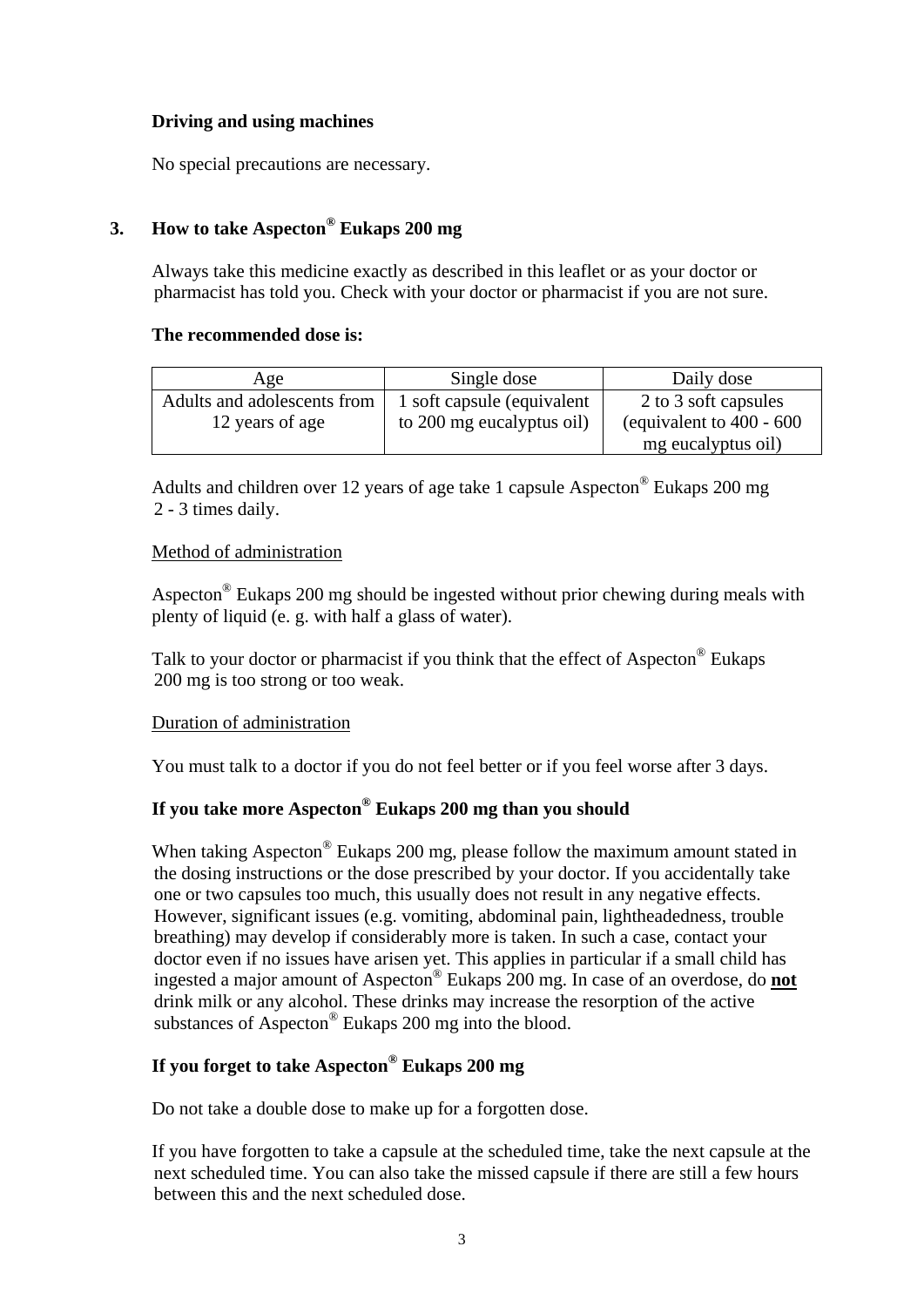### **If you stop taking Aspecton® Eukaps 200 mg**

 Treatment with Aspecton® Eukaps 200 mg can be interrupted or continued at any time without any specific measures being required.

 If you have any further questions on the use of this medicine, ask your doctor or pharmacist.

#### **4. Possible side effects**

 Like all medicines, this medicine can cause side effects, although not everybody gets them.

If you are affected by one of the following side effects, stop taking Aspecton® Eukaps 200 mg and contact your doctor immediately.

Gastrointestinal disorders: Nausea, vomiting and diarrhoea.

General disorders and administration site conditions: Hypersensitivity reactions.

The frequency of side effects is not known.

In case of side effects, stop taking the product and consult your doctor.

Should you observe swelling in the face, mouth and/or pharynx or allergic respiratory reactions, acute respiratory distress, you should consult a doctor immediately.

#### **Reporting of side effects**

If you get any side effects, talk to your doctor or pharmacist. This includes any possible side effects not listed in this leaflet. You can also report side effects directly via the Bundesinstitut für Arzneimittel und Medizinprodukte, Abt. Pharmakovigilanz, Kurt-Georg-Kiesinger-Allee 3, D-53175 Bonn, Website: www.bfarm.de. By reporting side effects you can help provide more information on the safety of this medicine.

## **5. How to store Aspecton® Eukaps 200 mg**

Keep this medicine out of the sight and reach of children.

Do not use this medicine after the expiry date which is stated on the carton and the blister pack after "EXP". The expiry date refers to the last day of that month.

#### **Storage conditions:**

Do not store above 25 °C.